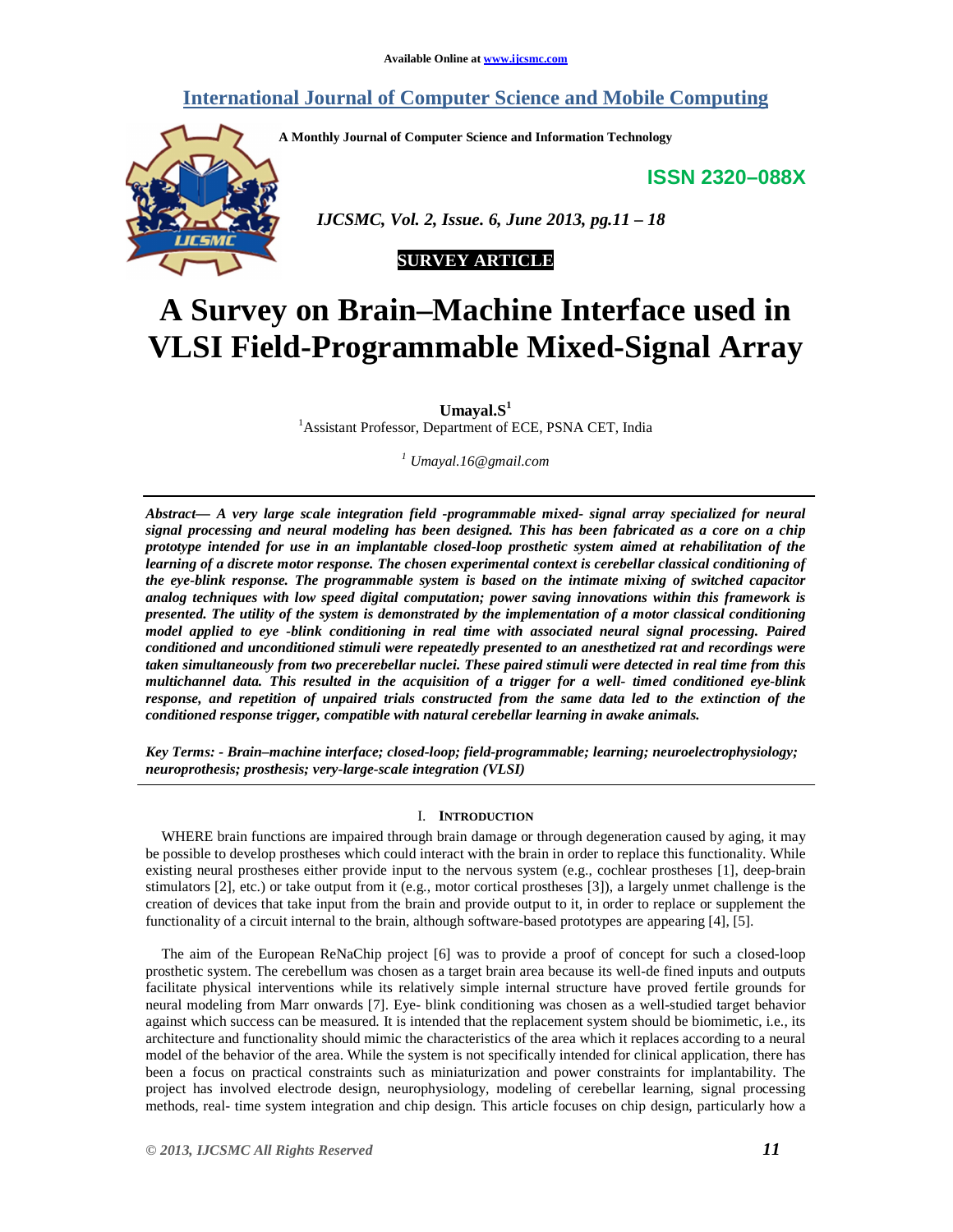field-programmable mixed-signal array is used to fulfill the computational requirements. First, in Section II, the target system is described, including: the eye-blink paradigm; electrode placements for recording and stimulation; signal processing methods for real-time extraction of stimulus related events from neural recordings; and the model of cerebellar function which allows online learning. Then, in Section III, the chip prototype is introduced and its features explained. The key experiment by which the performance of the developed circuitry is demonstrated is the real-time acquisition and extinction of a learned timed response based on *in vivo* recorded data, for which methods and results are presented in Sections IV and V, respectively.

# II. **TARGET PROSTHETIC SYSTEM**

# *A. Eye-Blink Conditioning*

Eye-blink conditioning is a form of classical conditioning that is commonly investigated with the delay paradigm [8]. An auitory stimulus (conditioned stimulus—CS) and air-puff to the eye (unconditioned stimulus—US) are applied according to the timing scheme in Fig. 1(a) (bottom), in which the CS onset precedes the US onset by an inter-stimulus interval (ISI) of a few hundred ms and the two stimuli then co-terminate. A US alone causes the subject, whether human or rodent, to blink; this is called an unconditioned response (UR). After many repetitions of these paired stimuli, however, the subject learns to blink in response to the CS, prior to the US, at an appropriate time to anticipate the aversive stimulus; this is called a conditioned response (CR). It is known that the cerebellum is necessary for this learning to occur [9]. The target structure for replacement, therefore, is a microcircuit of the cerebellum.

The cerebellum has two inputs and one output, as shown in Fig. 1(c). Inputs related to all sensory stimuli come from the pontine nucleus (PN) while sensory inputs related to inherently aversive stimuli (US) also come from the inferior olive (IO). Both inputs arrive at the Purkinje cells (PU). Output from PU is inhibitory to the deep cerebellar nuclei (DN). A learned timed response manifests itself as activation of specific DN cells, from where signals go to premotor nuclei including the red nucleus and on to motor nuclei, such as the facial nucleus (FN) from where, in the case of this paradigm, an eye-blink is elicited.

The intended overall system is shown schematically in Fig. 1(a). Recording electrodes are inserted in PN, where a neural response to the CS can be detected, and in IO, where a response to the US can be detected. The signals from the recording electrodes are amplified and go through various stages of filtration (as detailed in the figure caption and Section IV-B), resulting in detections of CS and US events. These are input to a model of cerebellar function, whose output may be a timed response to a CS event. This output (the modelled CR) triggers a stimulator which elicits an eye-blink (behavioral CR) through an electrode implanted in FN. The system is therefore meant to bypass and emulate the neural circuitry that implements learning and effects the appropriately timed response. The following sections provide more detail on the aforementioned parts of this system.

# *B. Event Detection*

The signals from the electrodes are treated as multiunit; i.e., the aim is to detect energy related to a population of spikes rather than to identify spikes from particular neurons; an increase in energy is observed in response to the stimuli, which is typically sustained in the case of PN [10] and phasic in the case of IO. The signal is amplified  $\frac{\text{d}}{\text{d}}\text{d}$  and filtered in the frequency band associated with spikes (typically 300–3000 Hz), resulting in traces of magnitude  $\approx 0.1$  V rms. For the multichannel electrode in the PN, the signals are summed together according to a weighting calculated offline, based on the quality of event detection that can be obtained from each channel separately. Then signals are rectified and band -pass filtered to yield a measure monotonically related to the energy over a small window of time (the energy envelope), and a threshold is applied to yield onsets and offsets of detected events. The high cut-off frequency of the band-pass filter is a compromise be-tween the need to detect events immediately to act on them in real-time, and the need to aggregate more information over a longer period to make better detections. The low cutoff frequency is not critical but removes long-term drifts in the back-ground energy in traces, as can be observed in acute experiments with anesthetized animals. For PN, where detections may last a There are 500 components of the various types; this is there-fore a fine-grained design, (whereas most commercial designs have offered a small number of components [26], [27], [29]), and the intention is to operate with many small, low-quality components, using a combination of calibration and pooling of components to deliver accuracy where it is required. For details of the core architecture see Fig. 2(c).

Limitation of power consumption is a major concern for implantable hardware and a prominent reason for working with analog circuitry. In the following four sections, key aspects of this design are described that limit power consumption and otherwise make it fit for the domain of neural signal processing and neural modeling.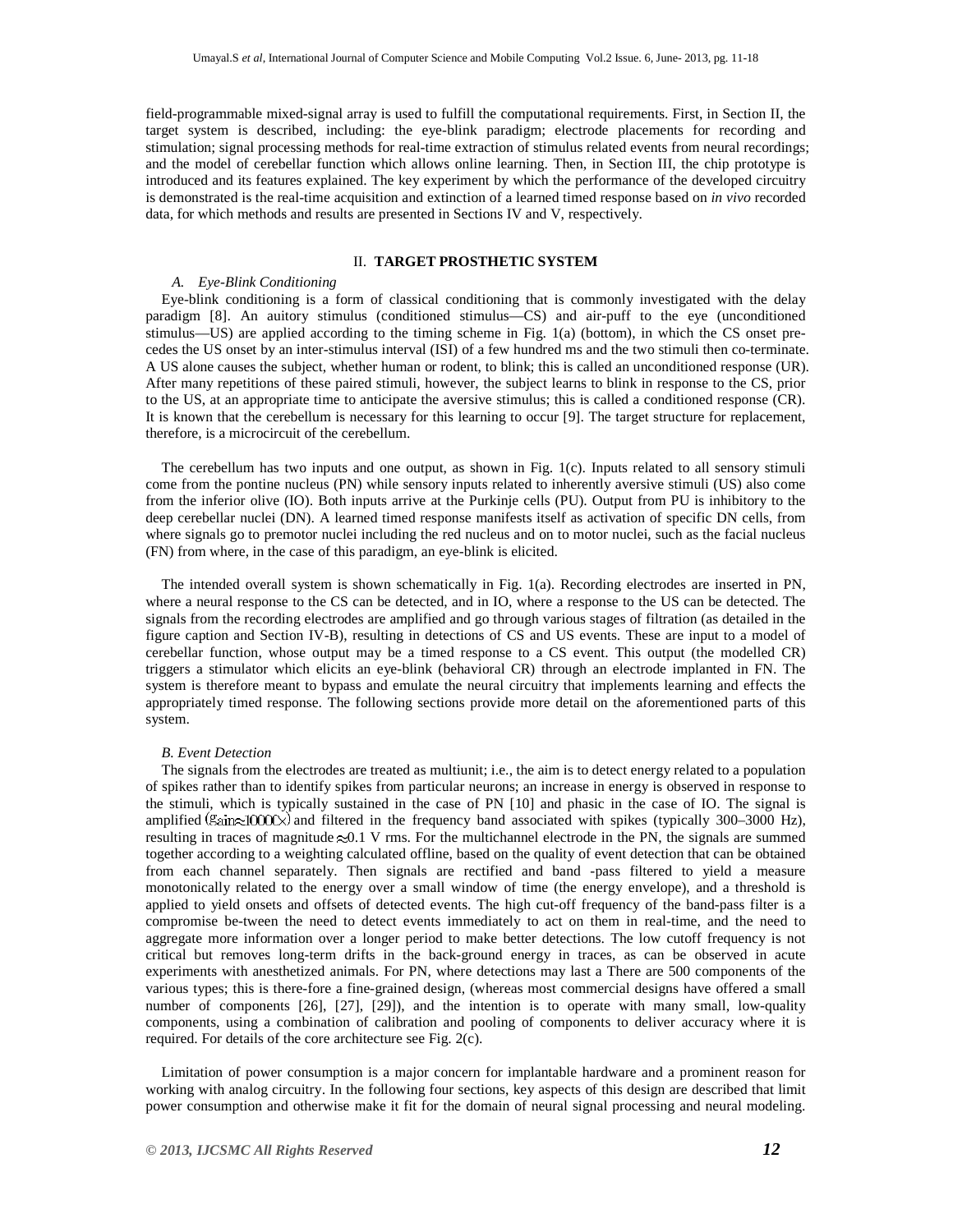These aspects are: switched capacitor optimization (Section III-B); current control (Section III-C); leakage limitation (Section III-D); and the mixing of analog and digital signals (Section III-E). Then Section III-F, shows how rectification is performed, as an example computation which utilizes all components and which is part of the signal processing chain of Section II-B.

# *C. Switched Capacitor Optimization*

The choice of SC circuitry allows great flexibility but is not ideal for power consumption, since repetitive charging and discharging of clock nodes can pass significant current with respect to the charging and discharging of the voltage-mode signal nodes that they act on. Nevertheless there is much that can be done to limit power consumption. Firstly, CSCs are clocked by a single signal and each contains a state machine for locally generating a pair of non-overlapping pulses in response to a rising edge [Fig. 2(b)]. These halves the power used in charging and discharging clock nodes compared to transmitting the two non-overlapping clocks on separate wires. Secondly, clocks are not global but rather generated by PGNs and routed only to where they are needed. The CSCs take their clock signals from the programmable matrix, also allowing them to pass single packets of charge in response to irregular events generated elsewhere within the array; this has possible uses in neuromorphic modeling, a novelty which sets this design apart from other SC FPAAs, but which is not exploited in this article. The aforementioned state machine is insensitive to the slew rate of the clock, thus reducing the requirement for the strength of the driver of the clock signal, which needs to source and sink current only just fast enough to charge and discharge the clock node once per cycle. (The state machine is based on the slew -rate insensitive D-type flip-flop of [30]). This can reduce the effect of clock noise in the system, since clock nodes typically slew much more slowly than in digital systems, meaning that driven nodes onto which these signals are coupled may have much smaller transients as a result. Thirdly, PGNs can be enabled by routed digital signals, thus processes that are active with only a short duty cycle (there are many within the cerebellar model; see Section IV-D) may consume much less power than if they were continuously clocked.

#### *D. Current Control*

The signals involved in the initial stages of the chain of filters must pass signals of up to 3 kHz, implying a Nyquist rate of 6 kHz and a clock frequency for CSCs significantly higher (the core has been designed for frequencies up to  $\approx$ 100 kHz). Later stages in the process have high cutoff frequencies on the order of just 1 Hz, and the cerebellar model of Section II-C needs a slowly ramping signal representing PU activation [trace 2 of Fig. 1(d)] which decreases over a period of order 1 s, for which clocked processes of order 10–100 Hz may be sufficient. There is therefore a range of greater than 3 orders of magnitude of different frequencies of operation and it should be possible to set the currents associated with these various processes appropriately so as not to waste power. The core is divided into 10 bands of components, each of which has associated bias currents which can be set to bias the AMPs, the CSCs' state machines, and the CLBs (Section III-E). It is intended that different circuitry operating at different speeds be placed within these bands, so that only those components with a high speed requirement are run at high power. The 24-bit programmable current generators of [32] have been reworked for SRAM programming. The currents are used both to bias components and to drive oscillators in the PGNs. The current of each generator can be individually altered over several orders of magnitude from a master current of 2  $\mu$ A down to < 1 pA, producing oscillator frequencies from  $\approx$ 100 kHz down to  $\ll$ 1 Hz. Taking the aforementioned slowly ramping PU-activation signal as an example, this was constructed as a SC integration [31], with a PGN driving a CSC, an AMP for active operation and a CLB (Section III-E) controlling the activation of the ramping. The PGN was biased at 330 pA, giving a frequency of  $\approx$ 100 Hz, which (for chosen capacitor ratios) set the speed of the ramping. (Other less critical biases were set in a similar range: 3 nA for the AMP and 250 pA for the CLB and CSC).

#### *E. Leakage Limitation*

as.

Since some signals, e.g., the level of PU activation, are in-tended to vary with a time constant of order 1 s or below, the leakage of charge through switches to such nodes becomes a cause for concern. Leakage is reduced in a mode suggested by [33]. The chip has two pairs of power rails, an inner and an outer pair. The outer pair, *vdd* and *gnd*, are separated by a standard 3.3 V, whereas the inner pair are offset by programmable voltages from the outer pair, e.g., to 3.1 V and 0.2 V respectively. All in-puts to the programmable interconnect are powered by the inner power rails and are thus constrained to remain between them, whereas the SRAM cells which control the T-gate switches are powered by the outer rails. This means that if a node required to carry a stable voltage is separated from other nodes carrying unknown voltages by a switched off  $T$ -gate,  $V$  is guaranteed to be a maximum of 0.2 V (for the NMOS), thus limiting the cur-rents through the transistors to the fA range. A suitable choice of the offset voltage at each power rail can reduce the currents through the transistors until they are comparable to the reverse diode leakage current, which ultimately limits the stability of a node. The use of inner and outer power rails to reduce leakage has been demonstrated in a different context in [34, Sec. 3B]. Measurements on this chip show that a typical net consisting of 30 routing wire segments and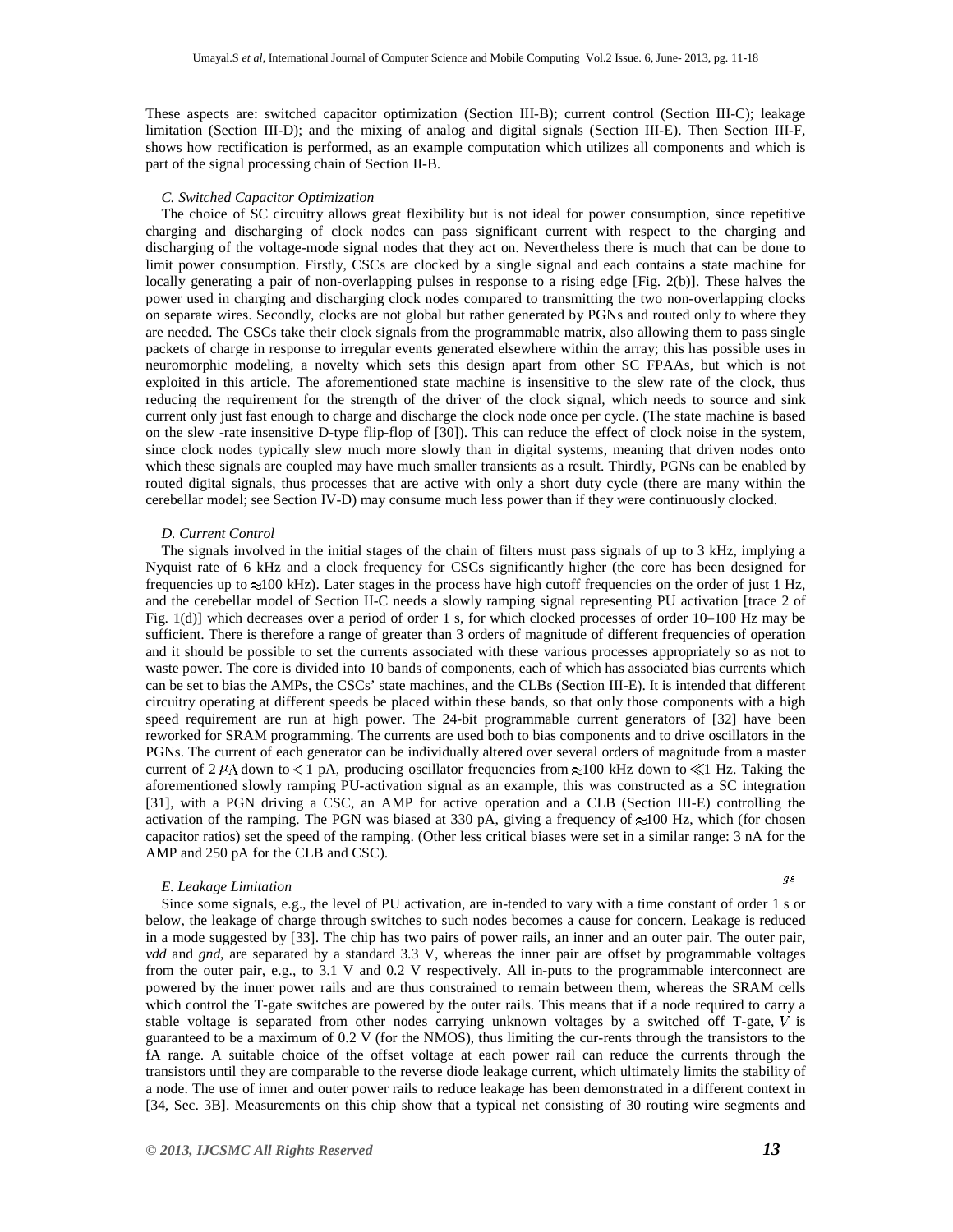only parasitic capacitance can achieve a leak as low as  $35 \text{ mV/s}$ , a 200-fold reduction com-pared to when no offset is used. Thus this technique can re-duce leakage by orders of magnitude and allow voltages stored on capacitors to remain almost stable over time scales relevant for neural modeling. For this, a proportion of the voltage range available for analog computation has been sacrificed. The transistor - level design of the AMP component is given in Fig. 3 as an example of how the dual power rails are utilized. It is a single-ended output amplifier based on a standard rail- to- rail topology but is altered so that its output stage is limited to the inner power rails whereas its input stage operates between the outer power rails, optimizing linearity over the input range.

# *F. Intimate Mixing of Analog and Digital Signals with Asymmetric Logic*

Digital logic is used to supplement analog computations where required. For example, in the model described in Section II -C, the direction of synaptic plasticity depends on the timed convergence of direct and modulatory inputs on synapses from CS and US signals respectively; such a decision can be implemented with a logical AND gate. Digital circuitry also allows the building of stable binary-valued memories of arbitrary precision, e.g., to store the weight value in the model. The CLB component allows these possibilities. In search of a simple flexible design, the CLBs have been placed in the same matrix of programmable interconnect as the other components [Fig. 2(c)], such that any component can act as an input to any other, e.g., an AMP implementing a threshold can act as an input to a CLB.

A standard approach to power reduction in digital logic is to increase the slew rate of signals so as to reduce "crowbar cur-rent." This is the current which flows through a logic gate, e.g., an inverter, when its input is not saturated at one of the power rails. In a system where analog signals may be used as digital inputs, slew rates may be arbitrarily slow, and thus a different solution is required. The CLB design [Fig. 2(b)] has been described in [30]. To summarize, this uses starved logic gates to limit crowbar current. As AMPs and the state machines of CSCs can be biased to define their speed of operation, the maximum currents that flow through the digital gates of the CLBs are like-wise programmable, also defining their intended speed of operation. The logic gates are starved asymmetrically, and this asymmetry allows useful circuits such as a D-type flip -flop which is insensitive to the slew rate of its clock, and a CLB configuration which checks the digital saturation of an input, as used in this experiment; see Section III-F.

Outputs of the CLBs are all current-starved in one direction, such that digital signals are allowed in the programmable matrix which transition upwards quickly but downwards more slowly (according to how they are biased). More generally, signals in the matrix are driven by currents which can vary over many orders of magnitude or which are driven only by switched capacitors and therefore undriven between pulses. This introduces several possibilities for signals with large and/or fast swings to couple capacitively to other signals which may be sensitive to noise. Capacitive coupling mainly occurs in the routing matrix and is especially problematic when two signals run alongside each other on parallel wires for long distances. Section IV-B gives an example in which a filter design was selected specifically to avoid such a problem. It is also possible for sensitive signals to be protected by the routing algorithm, for example by being flanked by grounded wires, though with an additional re-source cost.

## *G. Full-Wave Rectification*

Rectification, as required in the chain of signal processing leading to event detection, is given as an example of how the components described above can be used together to perform computation. Fig. 4(a) shows a rectifier circuit, which uses the same principle as [35]. It is based on the active low pass filter circuit shown in Fig. 4(a) (inset), which is mapped into the components previously described. CSC1-2 act as R1 -2, respectively, and CSC3 acts as C1 (for clarity, the diagram shows only the ports of components which are used). *InputOffset* is a voltage bias at the level around which the input signal *In* is centered. PGN provides the regular pulse stream which drives CSC1-2. Using the same clock for both components simplifies the setting of the gain and cutoff frequency of the filter to a matter of adjusting the ratios of capacitance in CSC1-3. Each CSC shown here may be composed of more than one physical component wired in parallel in order to achieve the desired capacitance. AMP1 determines whether *In* is above *InputOffset*. AMP2 ap-plies further positive feedback to sharpen the previous decision. CSC1-2 act in lossless mode [31], with their ground set to a voltage bias *OutputOffset*. This bias is set in a calibration phase to a level which compensates for any systematic offsets due to mismatch, to deliver an output centered around the desired voltage (as will be described in Section AVID). CSC2 acts as a transresistance, whereas the output of AMP2 is used as the "polarity" of CSC1 (a specialization of the CSC component, which is controlled by the input labelled "P," such that  $\phi x/y$  are  $\phi y/z$  or vice versa), so that CSC1 either acts directly as a transresistance when *In* is below *InputOffset*, giving negative or inverting gain, or otherwise acts as a negative transresistance, giving positive gain, effectively rectifying the input. The CLB is programmed with the XNOR function to act as a logic level detector as in [30] on the polarity, disabling the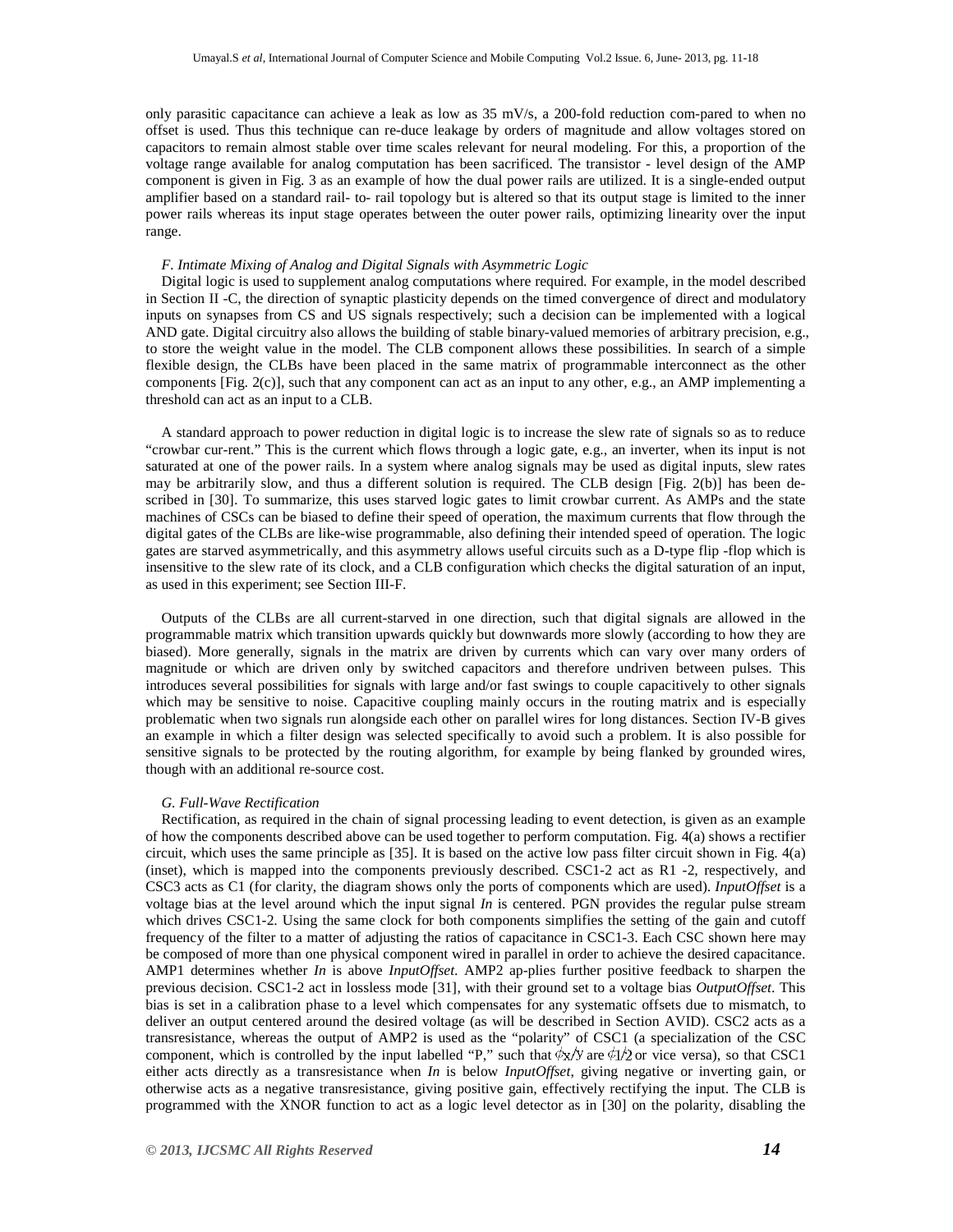pulse generator when *In* is close to *InputOffset* to prevent an intermediate po-larity input to CSC1 causing an improper switch sequence. An example output from the chip is shown in Fig. 4(b) (the PGN operated at  $\approx 50$ kHz and the filter was programmed and calibrated for a gain of  $\approx$ 2 $\times$ ); additional phase shift can be seen, as well as clipping at the bottom towards the threshold due to the clock disablement; however, performance is more than adequate for its subsequent use in energy detection.

# III. **METHODS**

# *A. Electrophysiology*

The data was selected from a batch of six electrophysiology sessions. In each session an anesthetized rat had a three -twisted platinum wire (California fine wire) electrode inserted into the PN to detect the CS and a 5  $\text{M}\Omega$ tungsten needle electrode (A-M Systems, USA) or a stainless steel entomological pin #000, insulated except for 0.15 mm tip, into the IO to detect the US. These electrodes were connected to a standard amplification system (MCP-plus, Alpha-Omega, Israel) which applied  $10000 \times$  gain and Butterworth filters: two-pole high-pass at 300Hz; four- pole low- pass at 3000 Hz. The four signals were then digitized at 14286 Hz per channel with a standard sampling system (Power1401, CED, U.K.). The CS was a white-noise stimulus of 67-70 dB for 470 ms delivered through a hollow ear -bar of a stereotaxic head holder to the right ear. The US was an air-puff of 1.5 bars at source for 100 ms delivered through a nozzle about 2 cm from the right eye. The ISI was 370 ms, such that CS and US co-terminated. 60 paired CS-US trials were delivered, with an inter-trial interval (not including CS duration) of 8 s. The rat was sacrificed and electrode locations were confirmed with histology. All procedures were approved by the Tel Aviv University Animal Care and Use Committee (P-05-004).

#### *B. Simulation of Event Detection and Parameter Setting for Model*

The signal processing was conceived as a chain of first -order filters, where the first in the chain was rectifying as in Section III- F, with cutoffs for IO at 3000 Hz LP (rectifying); 30 Hz LP; 6.4 Hz LP; 1 Hz HP. The 30 Hz step was added in order to avoid extreme capacitor ratios in the step down to 6.4 Hz. For PN, the final three cutoff frequencies were instead: 10 Hz LP; 1.6 Hz LP; and 0.2 Hz HP. It has been noted in Section II-B that the precise filter frequencies are not critical but are based on heuristics. For PN, an additional 3000 Hz LP filter was included at the beginning of the chain which had one input for each channel and performed weighted summation. Gain was introduced at each filter stage. In the first one or two stages for IO and PN respectively, sufficient gain was introduced to bring the signal to 500 mV rms. Then gain was 4 and 3 for the two low-pass stages (these values were selected to keep the signal utilizing the available voltage range). An active high-pass filter has only parasitic capacitance on its virtual ground and this node can therefore suffer from capacitively coupled clock noise in the programmable interconnect. Thus a passive high - pass filter was used for the final stage (the gain was therefore unity). These signal processing chains were applied in software to each digitized trace separately using IIR filters. Following the final stage, a threshold was applied, where an iterative search yielded the threshold which to the nearest 1 mV maximized bespoke quality measures. In the case of IO, the quality measure was based on the background frequency of US detections being as close as possible to 1 Hz (a level which empirically works well over diverse recordings). In the case of PN, the quality measure rewarded CS detections which started in a time window up to 100 ms after the CS onset and lasted for the correct duration, and punished deviations from this ideal. (Details of the quality measures and further insights on these methods will be published separately). For the PN, which has multiple recording points, the quality measure was used to provide weights for the summation of the channels in the first filter stage, such that channels which individually provided better information about the stimulus contributed more.

The model was parametrized with: a threshold for the production of a CR when PU activation reached a proportion of 0.2 of its full baseline value (an arbitrary choice); a rate of (linear) reduction of PU activation such that it passed from maximum to minimum in 1 s; a delay from the CR onset to inhibition of IO of 80 ms (higher than the 20–30 ms observable in biology [17] in order to accentuate the observable effect in this experiment); and LTP and LTD rates which were set so that an acquisition of a well-timed response would ideally be achieved after 60 paired CS-US trials (a physiologically realistic number of trials would be  $\approx$ 500 for rat but corresponding to rabbit and much fewer in humans) and extinguished after the same number (fluctuations in detection performance would cause deviations from these ideals, however).

The model was simulated based on the detections from the previous stage, to confirm that acquisition and extinction of the learning of a well-timed learned response was possible in principle based on applying these methods to the available data. To do so, the traces recorded in the 60-trial experiment were repeated twice, allowing there to be a phase of acquisition in which the weight value should decrease, followed by a phase of stability in which the weight value should be maintained in the same region by the negative feedback (in a control systems sense) effected by the (feedforward) inhibition from DN to IO. Thereafter, the traces were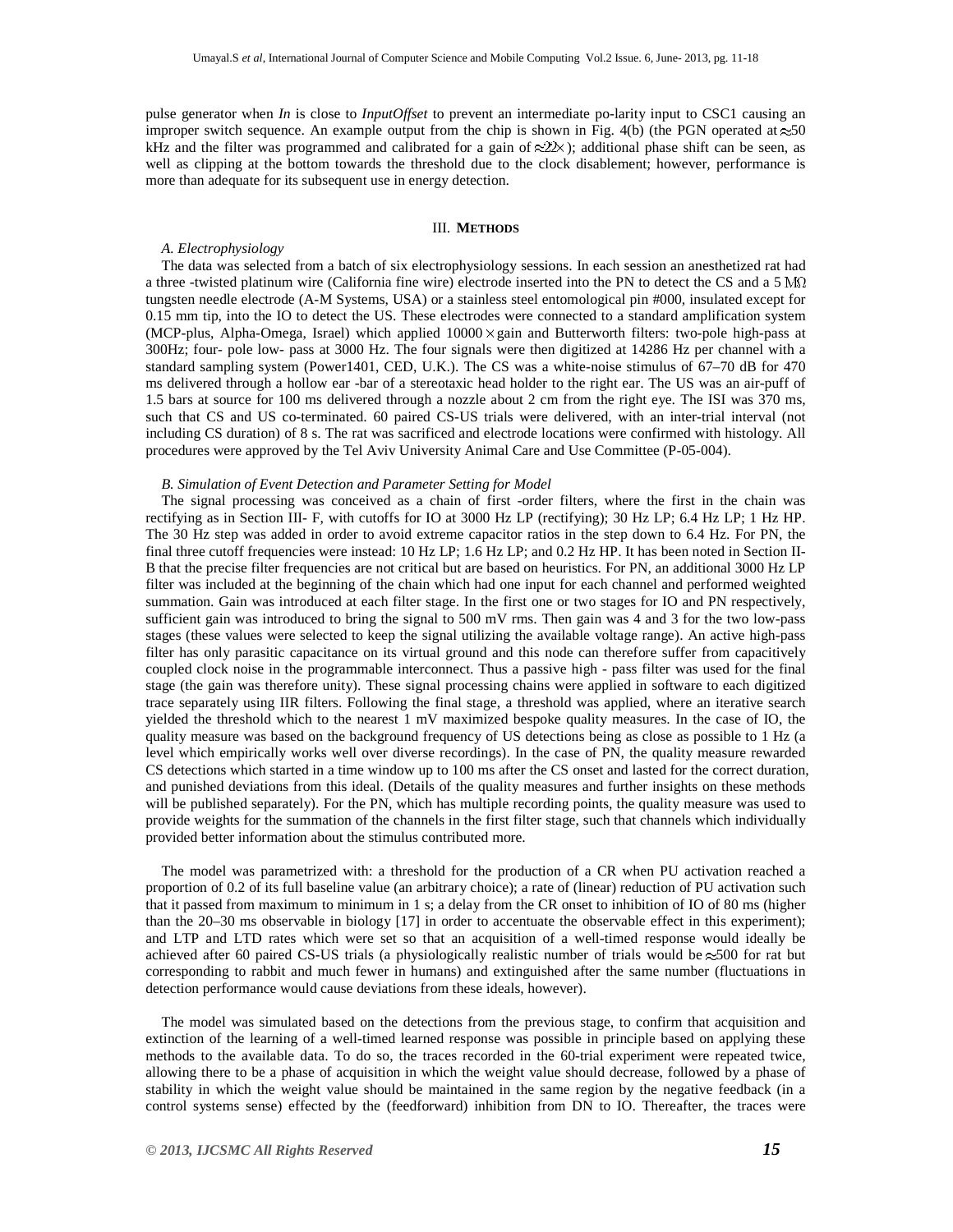repeated twice more but with the IO recording shifted forward in time by ITI/2, such that the increase in USrelated events did not occur during the CS thus simulating unpaired trials; this allowed another 120 trials in which conditions for extinction were simulated and the weight value should increase to its maximum value and stay close to it thereafter.

Of recordings from the six electrophysiology sessions, some had S/N ratios from one or both of the nuclei too low for the described learning to recognizably occur (this will be quantified in a separate publication); the best simultaneous recording from both nuclei was selected for the experiment reported here. Having established that the learning was possible in principle, the same inputs were sent to the chip, yielding the results in Section V.

# *C. Chip Test Environment*

The chip was placed on a bespoke PCB providing connections to DACs and ADCs and an integration board (XEM3010, Opal Kelly, USA) hosting an FPGA (Xilinx Spartan 3). The FPGA was used to programme the chip, manage the ADCs and DACs and stream data between the chip and a PC. The chip was designed to be packaged with a minimal pin-out of 56 pins in an  $8 \times 8$  mm QFP package for implantation; however for testing it has a full pin-out of 144 pins. Of these, 58 are general purpose I/O ports to the FPMA core. Bespoke software for programming of the chip (placing, routing and calibrating) and monitoring of its operation was developed using Matlab (Math-works, USA). Programming SRAM, for example, involves generation of data words encoding the switch matrix settings generated by a routing algorithm. These words are transmitted via USB to the FPGA, which then affects a serial programming protocol. Programming each of the 337 rows took 2 ms.

#### *D. Chip Programming: Place, Route and Calibrate*

Various types of sub-circuit were defined, e.g., an active low-pass filter type, with rectifying as a sub-type, as demonstrated in Section III-F. The event detection chain and cerebellar model were decomposed into subcircuits and described using a be-spoke description in Matlab code. Other sub-circuits included a delay (for example for timing the delay between CR onset and IO inhibition), a linear ramp (for example for describing the behavior of PU activation following a CS onset), a hysteretic threshold, etc. The delay and linear ramp are two examples of circuits which are event triggered and activate a PGN to drive their process only when required, so as not to waste power on unused clock cycles. Placement of components to form the necessary sub-circuits was performed deterministically based on heuristics from the user; in constructing filters, for example, trade-offs between clock rates and capacitance ratios were calculated from coded heuristics, as well as their relative placement to minimize necessary routing. Routing was then performed using a bespoke algorithm and the chip was programmed. The design used in this experiment employed 43% of CLBs, 89% of CSCs, 21% of AMPs, 38% of PGNs, and 39% of routing wires.

Each stage of processing introduces deviations from ideal performance due to mismatch, for example in amplifier offsets. To compensate for this, calibration routines were devised for each sub-circuit. For example, for active first-order filters, calibration consisted of streaming in a short section of recorded data, recording the filter output, comparing the output to that of the same filter in software and adjusting capacitor ratios and voltage biases to adjust gain and offset respectively. When initially laid out, an excess of programmable capacitance was made available beyond what was needed in the ideal case, to allow the capacitance ratios to be altered to allow for the effects of mismatch and parasitic capacitance from routing wires and switches. The calibration process was iterated until the residual error fell below thresholds chosen by the user, in this case  $<$  50 mV offset and 5% difference in gain. A calibration routine could also be devised for cutoff frequency but this has not been implemented. Pulse generator frequency, the basis of filter cutoff frequency and other behaviors, was however calibrated on a component-by-component basis.

To avoid accumulation of offset differences from one stage to the next, input was always to the first filter in the chain and comparison was always with the accumulated effect of all the software filters up to that point in the chain. In case a desired gain could not be programmed because the required capacitance were greater than that allowed for in the placement of CSC components, then the extra gain would automatically be introduced by the calibration in the following stage, correcting the overall behavior of the signal processing chain (the gain of the final HPF is, however, uncorrectably less than unity due to parasitic capacitance on the output node forming a capacitive divider to ground, but this simply results in altered thresholds for detection).

The Inc- Dec circuit was constructed from CLBs and was clocked by the outputs of two PGNs, which were enabled only during plasticity events. A binary -weighted design was used for the DAC, with CSCs emulating resistances. The CSCs were all clocked at the same low rate (since weight changes only slowly) and a calibration phase fine -tuned the capacitance values to maximize the linearity of the conversion given mismatch.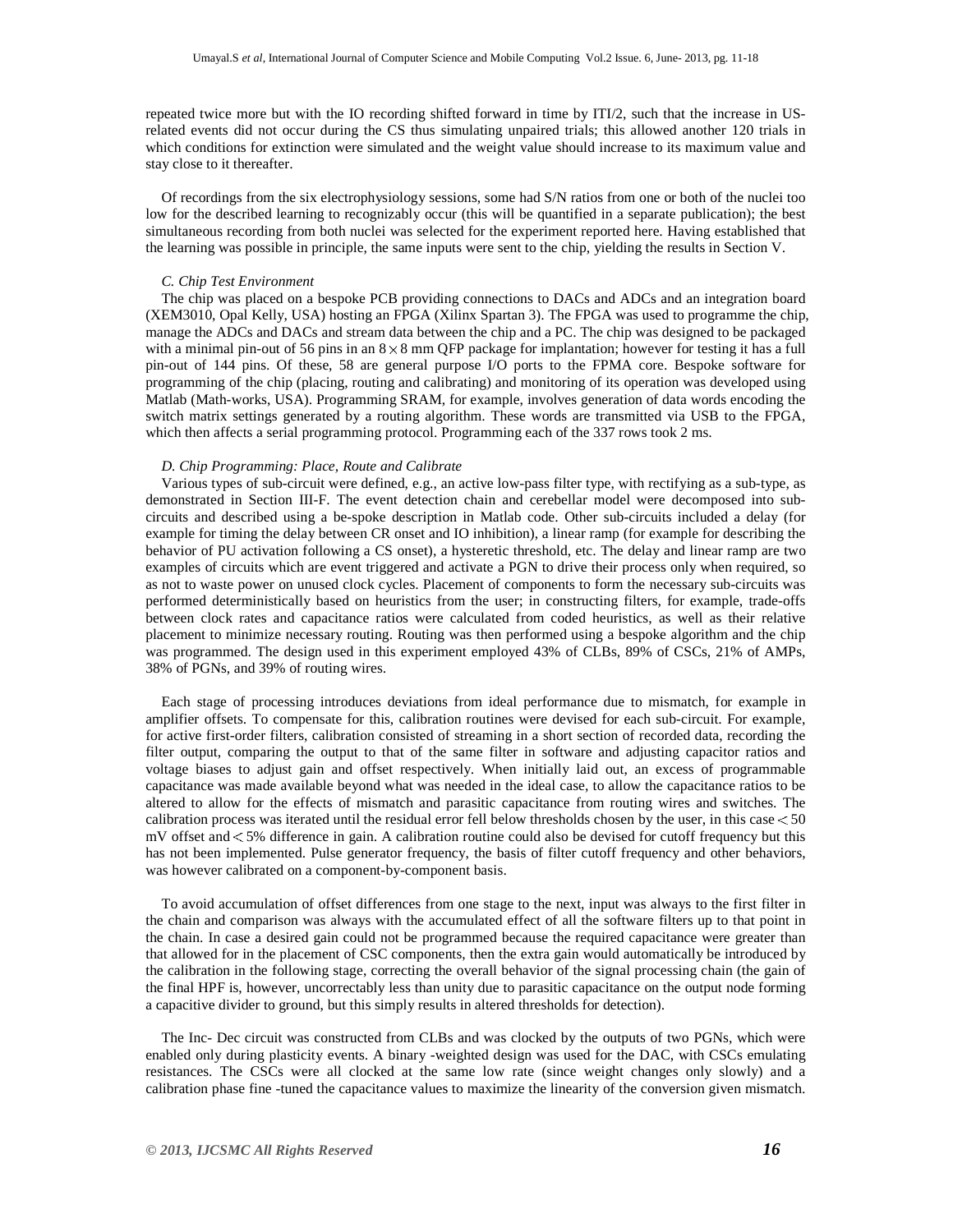This is a case where accuracy can be traded off against resources; the more CSCs used, the better the linearity that can be achieved, see the discussion on accuracy in Section VI-B1.

# IV. **RESULTS**

# *A. Real-Time Learning*

As described above in Section IV-B, data from 240 trials (4 repetitions of 60 trials with the first 120 having paired CS-US events and the rest effectively having CS alone) was streamed to the chip, once it had been programmed to perform event detection and the cerebellar model, and had been calibrated accordingly. Fig. 5 shows the results of selected trials from the experiment. Note the diversity of the signals involved: *CS-detected*, *US-detected*, *LTP-clk-enable* , and *LTD-clk-enable* are all low-starved digital outputs from CLBs, with biases ranging from 0–500 nA; *CR* is the output of an AMP thresholding *PU-activation* biased at 30 nA (smooth upwards slews can be seen); and *PU-activation* and *Weight* are analog traces, with *Weight* being the output of a DAC sub-circuit buffered by an AMP, and *PU -activation* being the output of a linear ramp sub-circuit (driven by a CSC). In an early trial, (a), CS and US were both detected, leading to a period of LTP which lasted for the duration of the detected CS, and LTD was applied for a fixed period after the detection of the US. The net effect on the weight was negative, though almost imperceptible in the graph. Note that a detection of IO activity prior to the CS did not cause LTD. During the detected CS, *PU -activation* gradually declined from its baseline level, although not enough to cause a CR. In (b), after *Weight*, and thus the baseline for *PU-activation*, had de-creased somewhat, *PU-activation* crossed its threshold causing an output in *CR* around time 0.45, too late to anticipate the aversive stimulus. In (c), with the weight slightly lower, the *CR* event occurred prior to the air-puff, and in (d) the CR happened early enough that the US detection did not lead to LTD, because its action was blocked by the modelled effect of DN to IO inhibition.

Fig. 6 shows overall results for the experiment. Fig. 6(a) shows trial-by - trial detection performance for the two nuclei superimposed, as well as the CR events produced. Most CS events were detected shortly after their onset, and in addition there was a low rate of false alarms. Those correctly detected stayed active for an average of 0.46 s. US onsets were detected during the air-puff with a frequency  $\approx$ 3 times the background rate. The noise inherent to the system is evidenced by the fact that the pattern of detections of CS and US events was similar but not identical from one block of 60 trials to the next, although the inputs were identical. Nevertheless the modelled neural system achieved the acquisition and extinction of a well-timed response to the CS; Fig. 6(b) zooms graph (a) in the region of the acquisition of a well-timed response; the first well-timed CR (excluding one produced due to a false detection at trial 59) occurred at trial 69, and from then until trial 120, 88% of CS events caused a well -timed response. There was a period until trial  $\approx$ 70 in which it descended, after which it remained buffeted around the same level. Then from trial  $\approx$ 120 onwards the weight ascended until it reached its maximum level, to which it thereafter stayed close. For comparison with Fig. 6(d) and (e) shows the evolution of the weight variable during the software simulation of the experiment. Although differences are visible, the broad behavior is the same.

## *B. Adapted Model*

A demonstration of the utility of the programmable system is provided by an alternative experiment. Electrical stimulation of the FN to elicit an eye-blink can introduce large artifacts into the recordings from PN and IO which, unless cancellation techniques were applied, would result in detections of CS and US events for the duration of stimulation, corrupting the action of the model. To avoid this without developing artifact cancellation, an alternative form of the model was implemented on the chip, as in [4], in which there was no delayed inhibition of LTD based on the production of a CR, but rather, both forms of plasticity, LTP and LTD, were inhibited for the duration of a CR (this departs from the biomimetic roots of the model for the sake of practicality). In this case, when CRs are well-timed, US events will be blocked by this mechanism and the weight should stabilize in any case.

#### *C. Power Consumption*

Power consumption is presented as measurements of cur-rent (at room temperature; with Keithley 6487 picoammeter, Keithley Instruments Inc., USA) into outer *vdd* (thus dropping 3.3 V through the outer power rails) or into inner *vdd* (drop-ping 2.9 V through the inner power rails). With the chip powered but all components disabled, 0.9 nA passed through inner *vdd*; this has  $\approx 8000$  entry points to the matrix and the components through back-biased transistors, implying  $\approx$ 10 fA per transistor and demonstrating very low leakage. Outer *vdd* cur-rent through the FPMA should be comparably low but interference from other cores on the prototype precludes accurate measurement. The bias generators of Section III-B leak  $2 \mu\Lambda$  internally, in order to generate currents which may be orders of magnitude lower, and since the core uses 60 of these elements which cannot be enabled separately in this prototype, the quiescent current would be no less than  $120 \mu A$ . In fact, due to further